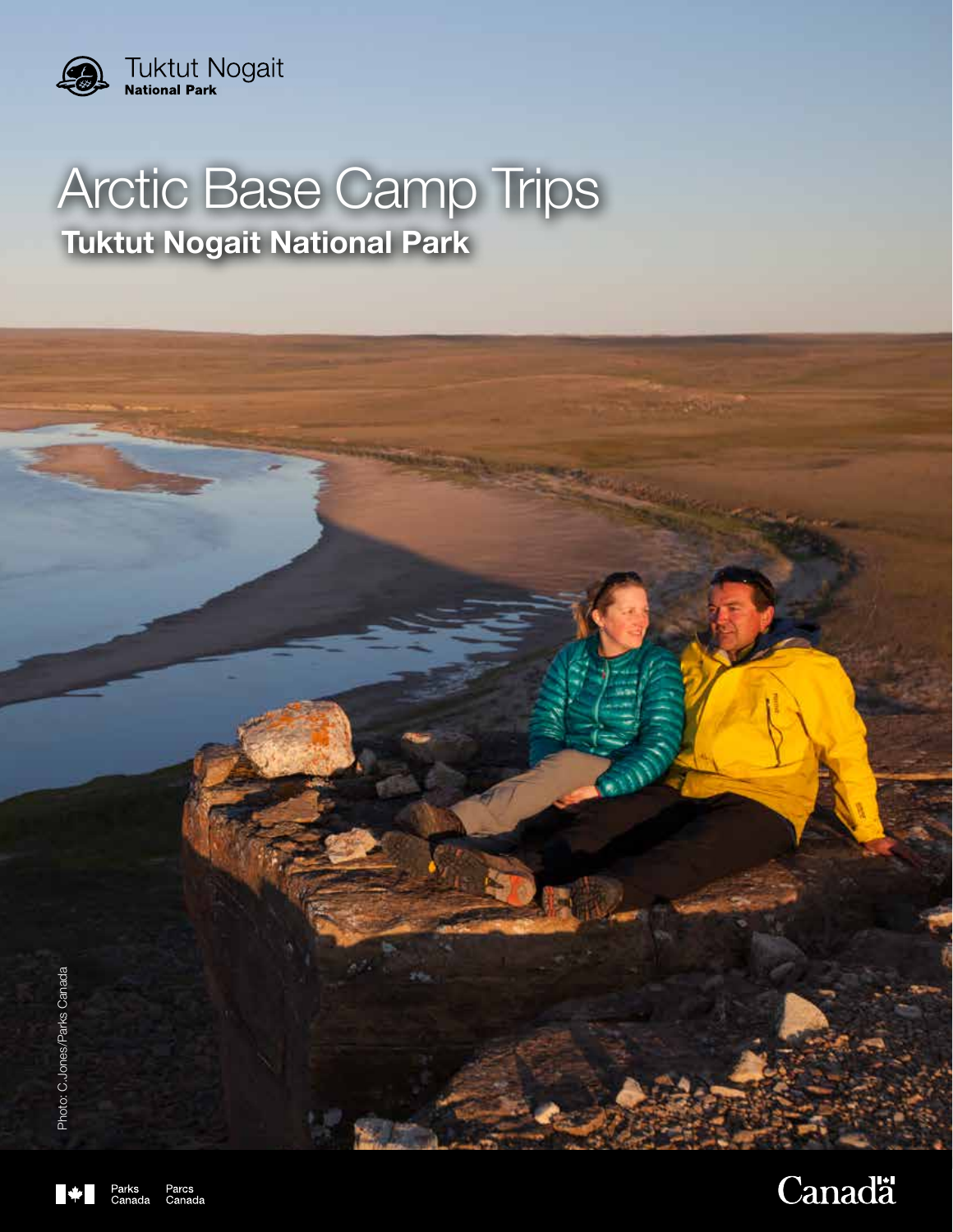Head to Inuvik. You're in for an Arctic adventure of a lifetime. At Shell Lake's floatplane dock, load your gear onto the Twin Otter aircraft and buckle up. This venerable workhorse of the Canadian Arctic will take you east over a vast and strikingly beautiful tundra landscape to One Island Lake. After the floatplane disappears over the low ridges of Tuktut Nogait, it takes only a moment to be struck by the profound quiet. Set up your tent and settle in! There is no need to rush in this ancient landscape. With tea brewed and cup in hand, there will be ample time to drink in the view that only a lucky few visitors have seen before. Listen to the stories of Inuvialuit people whose connections to this landscape go back generations. Learn how to identify the ancient signs of those who came before, and to see the landscape through the lens of a living culture with deep roots.

Join Parks Canada staff on some unforgettable hikes. Bring and prepare your own meals in the base camp kitchen tent, in the company of newfound friends. Looking for some solitude? There are more than 18,000 square kilometres for your small group. Plenty of space for you to experience the Arctic in your own intimate way.

#### **WHAT ARE THE HIKES LIKE?**

Parks Canada staff will lead day hikes of varying lengths and difficulty. There are no marked trails and good hiking boots with strong ankle support are recommended for your comfort and safety. Hikes are long and travel over uneven terrain. You will be accompanied by a guide and a wildlife monitor. Therefore, it's not necessary to have backcountry experience in the Arctic. However, it's essential to be physically able to walk on uneven terrain for 6 to 8 hours a day. You are encouraged to pack and plan for selfsufficiency on all hikes.

# **HOW DO I SIGN UP FOR A TRIP?**

Registration will be confirmed upon full payment of the trip. Bookings are made on a first-come, first-served basis. Parks Canada reserves the right to cancel a trip if minimum participant numbers are not met. The cancellation and refund policy is detailed below. For more information and to register, please e-mail Inuvik.info@pc.gc.ca or call 867-777-8800.

# **WHAT DOES THE PRICE INCLUDE?**

All trips include:

- Transportation to and from the Parks Canada office in Inuvik and the floatplane dock
- Charter flights between Inuvik and Tuktut Nogait National Park
- Use of Parks Canada base camp facilities
- Guided hikes
- Inuvialuit cultural host
- Northern backcountry use fee

#### **HOW DO I GET TO INUVIK?**

Inuvik lies about 200 km north of the Arctic Circle. Canadian North and First Air fly here from Edmonton and Yellowknife. Air North offers departures from Vancouver, Calgary, Edmonton and Whitehorse. Or drive the iconic Dempster Highway up to Inuvik, and stop to take your picture as you cross the Arctic Circle. All visitors to Tuktut Nogait National Park are required to attend a pre-trip safety orientation session the day prior to the flight into the park. This session includes a safety briefing and background information that will enhance your experience in the park. We recommend that you arrive in Inuvik by mid-afternoon the day before your trip into the park.

Due to variable weather, flights in and out of the park can be delayed. Parks Canada recommends that travellers allow for two or more days between the end of your Arctic base camp trip and your flight out of Inuvik. If your trip returns as planned, you'll be glad to have some extra time to explore Inuvik.

#### **WHAT DO I BRING?**

The allowable payload on the charter aircraft limits the maximum number of participants per trip. Each person can bring a maximum of 60 lbs/27 kg of luggage. Self-catered trips include use of First Aid, water filtration systems, base camp cooking tents, electric fence for wildlife protection (bears etc), food storage containers for each individual/ couple, toilet facilities and hand wash system, dish washing system, tables, chairs/stools. Expedition arctic tents, sleeping pads and -20 Celsius-rated sleeping bags are available to rent upon request. Please let us know at the time of booking your trip if you wish to rent any equipment. If you wish, Parks Canada can put you in contact with other members of your self-catered trip for coordinating shared meals. Parks Canada provides bear safe storage at the base camp.

Bringing layers of clothing will allow you to add or shed layers to adjust for different temperatures and activity levels. At night, many people prefer a sleeping bag rated to at least -10 Celsius with a light sheet liner. In hot weather the liner is pleasant by itself, and if it cools off the bag can be zipped closed. Combining the sleeping bag, liner and long underwear should ensure that you'll be comfortable even in extreme weather. Please see the attached gear list for further information.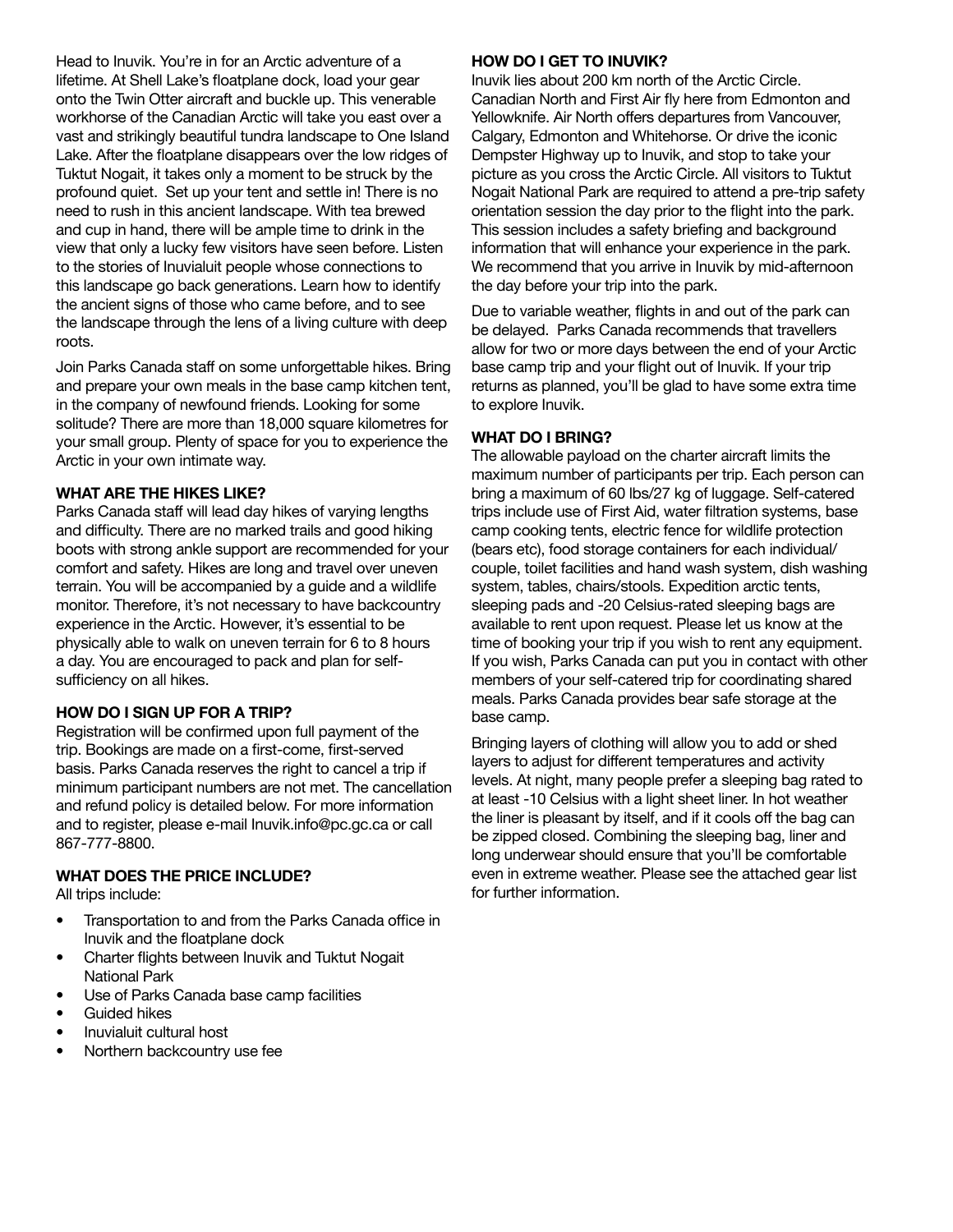#### **WHAT'S THE WEATHER LIKE?**

Summer temperatures in Tuktut Nogait average 14°C and usually range between 5 and 25°C. Extreme weather can bring snowfall and temperatures as low as -5°C or lower even in summer, though this is rare. The area is susceptible to high winds and offers little natural shelter or protection. A good quality three or four-season tent, in good condition, is essential. Your tent must be able to withstand high winds, rainfall and possibly snowfall. Extra tent pegs/guy lines are recommended. If you are not able to bring your own tent, ask when you book your trip and we can provide a MEC Lightfield tent for your use. Pitched properly, these tents have proven adequate for the range of conditions in Tuktut Nogait.

Insects are only active during the brief arctic summer, so they pack a lot of activity into their short lives. The numbers of mosquitos and blackflies seems to increase gradually during June, and decrease sharply with cooler nights in August. July is reliably buggy. Many people use insect repellent, bug jackets, or a combination of both. Even at the height of bug season, breezes on the ridges make hiking pleasant, and the base camp includes a kitchen shelter for cooking and relaxing without swatting.

### **HOW CAN I BUY A FISHING LICENCE?**

Visitors wishing to fish in Tuktut Nogait must have a Parks Canada fishing licence. They can be purchased from the Parks Canada office in Inuvik. An annual permit costs \$34.30 or a daily permit is \$9.80. Fishers with the appropriate license may fish for Arctic char, lake trout, whitefish or arctic grayling. Details about fishing regulations are provided with your licence. The conservation limits set for Tuktut Nogait allow a catch and possession limit of 1 of any species of fish. Your catch should then be cleaned on the lakeshore or riverbank and an appropriate location for entrails will be determined onsite.

# **HOW CAN I STAY SAFE IN A BACKCOUNTRY SETTING?**

Tuktut Nogait is grizzly bear country and it is possible but unlikely that polar bears could travel this far inland. You are an important participant in the bear safety program: beginning with your mandatory visitor orientation, where we discuss bear safety through prevention and appropriate responses to encounters. Your role continues in the park, where staff and visitors work together to manage bear attractants. Parks Canada staff and visitors may carry bear deterrents including pepper spray and bear bangers. Designated Parks Canada staff are trained to use firearms for wildlife conflict management, should it ever become necessary. It must be noted that a more frequently encountered wildlife hazard is the arctic ground squirrel or "sik-sik." These deceptively cute animals have been known to snatch unattended items, and leave tiny "presents" inside unzipped tents!

- Weather conditions can change quickly. Always bring extra warm clothing and food. (Gear list is available).
- We strongly recommend hiking and travelling with the group. If you decide to undertake activities outside of the program during your stay, please communicate your plans to a Parks Canada staff on site before leaving the base camp. They are experienced wilderness travellers and can provide advice to help you prepare for your excursion. Make sure you are well prepared to hike and travel in the wilderness; and be self sufficient during any medical or weather emergency.
- Navigation and route finding is generally easy, but orientation in the vast landscape can be difficult. If you plan to hike on your own, carry satellite communication equipment, pack a map, compass and GPS unit and make sure you know how to use them.
- Be bear aware. Consult with Parks Canada staff and refer to the Parks Canada brochure "Safety in Grizzly and Black Bear Country" for minimizing risk while visiting the park. Always travel in groups and follow best practices for staying safe in bear habitat.
- Although there have not been any reported human cases of giardiasis in Tuktut Nogait, Giardia microbes are present in the park – visitors are advised to filter, treat or boil all drinking water. There will be a limited amount of boiled water made available, however you should ensure that you are able to provide sufficient drinking water for yourself, especially during hikes. Pack water containers totaling at least two litres for hiking.
- Small creek crossings are a common part of any hiking trip and should be done with caution and appropriate footwear.
- The Brock and Hornaday rivers have significant rapids and very low water temperature. Exercise caution near the riverbank. Do not attempt to cross these rivers.
- Tuktut Nogait features deep river canyons where cliffs, slopes, unstable terrain and highly variable weather and surface water conditions can present significant hazards in some areas.